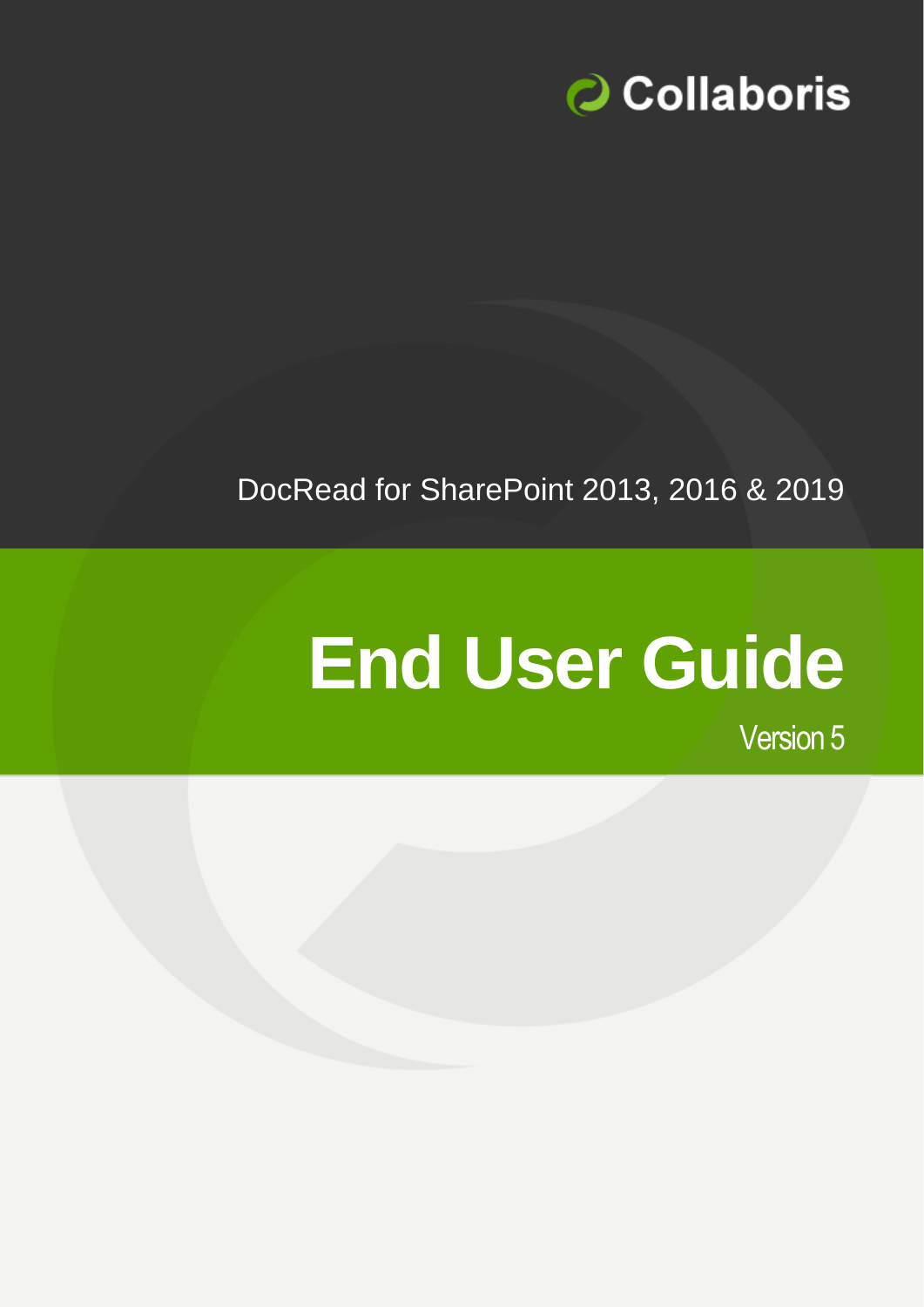### **Contents**

| 1            | <b>Intended Audience</b>                                                                          | $\mathbf{2}$ |
|--------------|---------------------------------------------------------------------------------------------------|--------------|
| $\mathbf{2}$ | <b>Prerequisites</b>                                                                              | $\mathbf{2}$ |
| 3            | <b>Introduction</b>                                                                               | $\mathbf{2}$ |
| 4            | The User Interface                                                                                | 3            |
| 5.           | <b>Reading Task Status Icons</b>                                                                  | 3            |
| 6            | <b>Email notifications</b>                                                                        | 4            |
| 7            | <b>Example of DocRead Webs part on an Intranet Home Page</b>                                      | 5            |
| 8            |                                                                                                   |              |
|              |                                                                                                   | 6            |
|              | <b>Reviewing Documents</b>                                                                        | 6            |
|              | 8.1 View Reading Tasks from the Document Library<br>8.2 View Reading Tasks from a single document | 7            |
| 9            | <b>Completing a Reading Task</b>                                                                  | 8            |
| 10           | <b>Reading Receipts</b>                                                                           | 11           |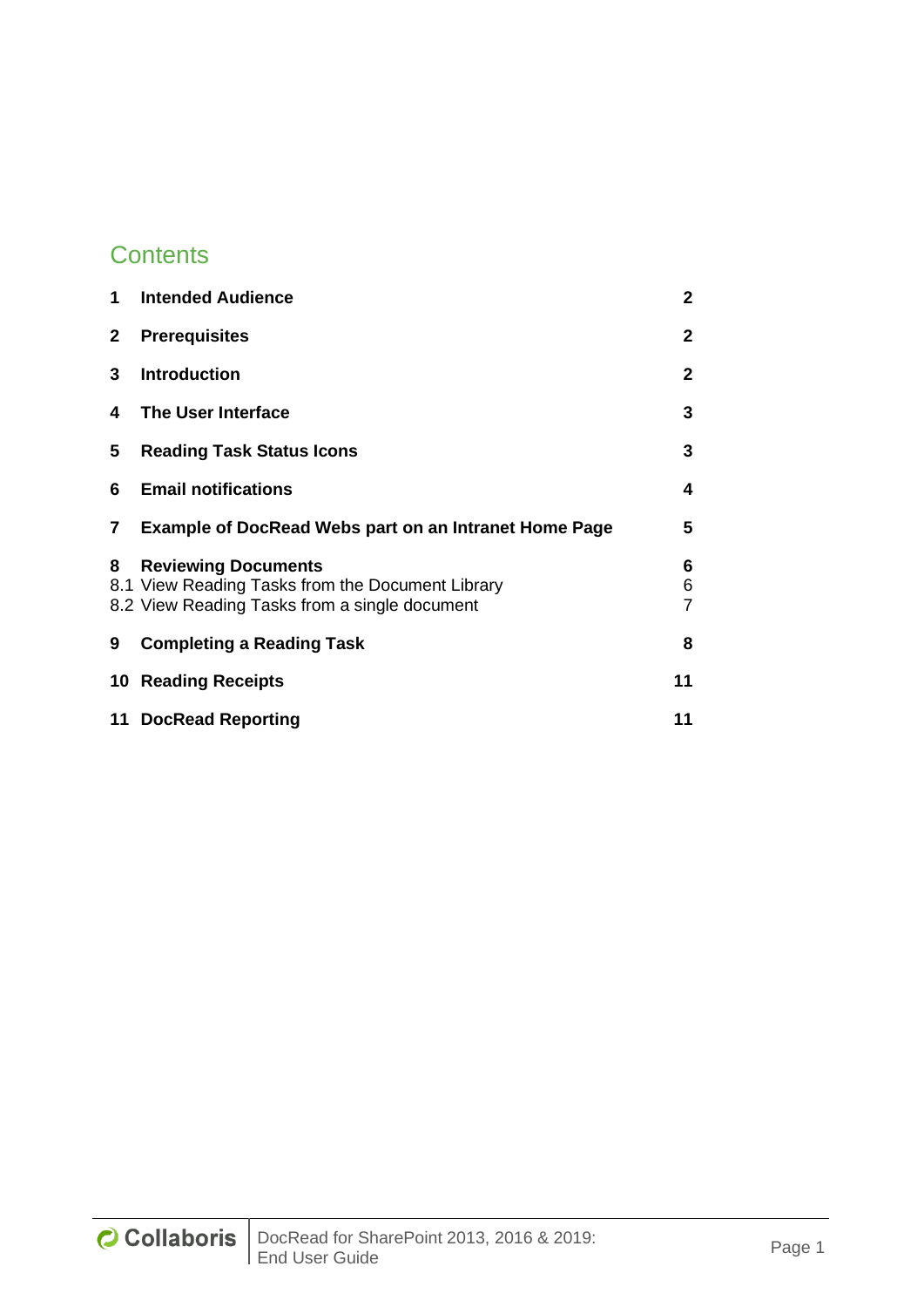#### <span id="page-2-0"></span>1 Intended Audience

This document is intended to be read and understood by users who wish to:

- View reading assignments issued by DocRead.
- Confirm they have read and understood the information sent via DocRead.
- View and save Positive and Negative reading receipts.

#### <span id="page-2-1"></span>2 Prerequisites

Before using this guide, please ensure the following conditions have been met:

- $\checkmark$  DocRead must have been installed and configured by your SharePoint Administrators ready for use in your SharePoint site.
- $\checkmark$  A DocRead Publisher must have assigned at least one document for you to read via DocRead.
- $\checkmark$  You are logging onto SharePoint as a user who has 'Read' access to the documents that you are required to read.

#### <span id="page-2-2"></span>3 Introduction

DocRead is a compliance solution for SharePoint that distributes important documents, such as policies, to groups of users and allows them to explicitly acknowledge that they have **read** and **understood** them.

DocRead works by automatically creating time limited Reading Tasks to users based on their membership in pre-configured groups or audiences.

Individuals are notified via email when new assignments have been created and when they are completed or overdue.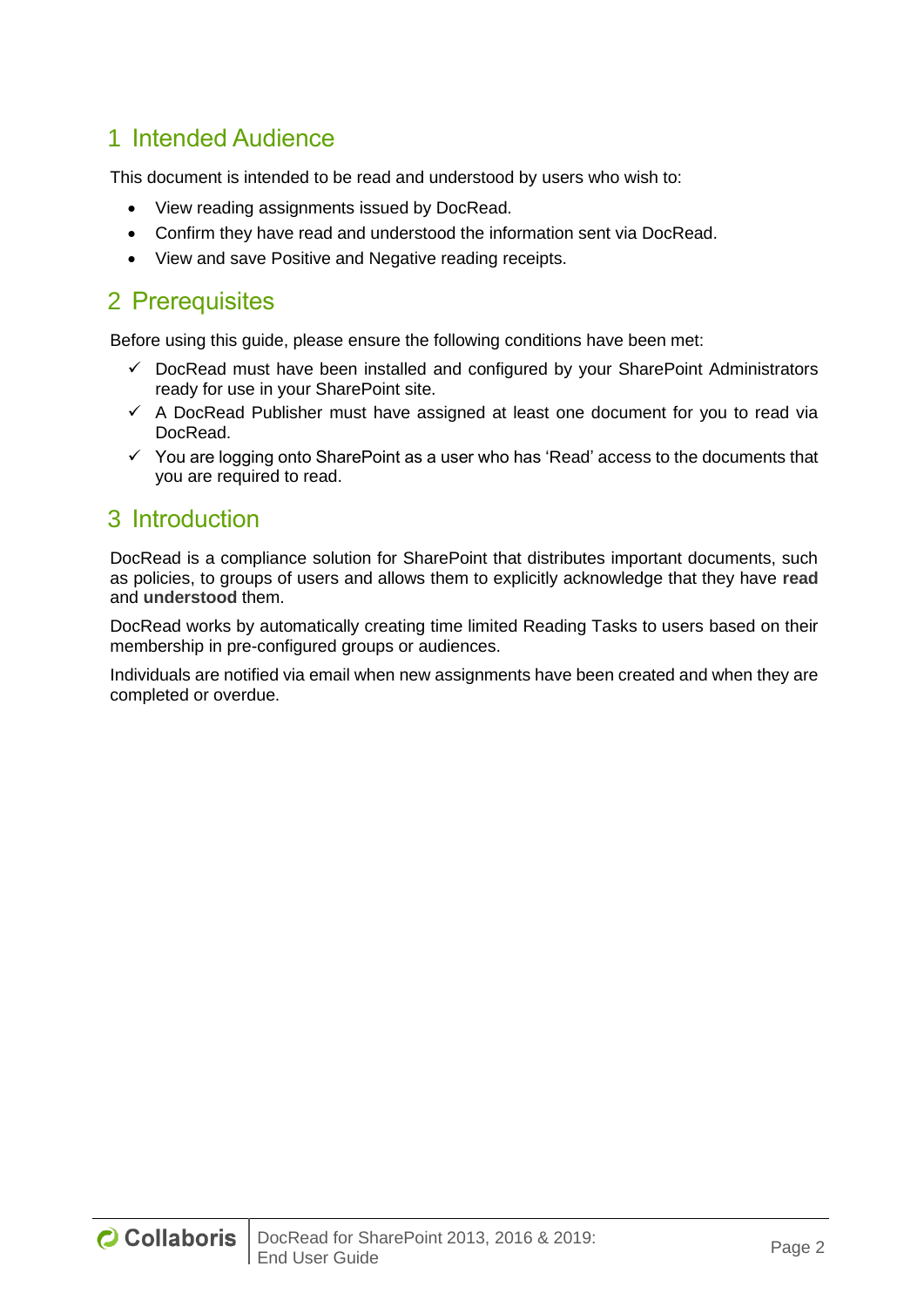#### <span id="page-3-0"></span>4 The User Interface

We recommend that DocRead web parts are placed on the home pages of your organisation's Intranet site or your personal MySite so essential Reading Tasks are brought to your attention as soon as you log onto your system. However, if neither of these locations are suitable the web parts can be placed on any web part page.

DocRead Web parts are configurable by your organisation so whilst the instructions for using the web parts contained within this guide will remain the same, your system may look slightly different to the pictures contained within this guide, reflecting your organisations centralised choices.

#### <span id="page-3-1"></span>5 Reading Task Status Icons

DocRead uses the following icons to reflect the current status of the DocRead Tasks:



**Required Reading**: You are required to read the document.



**Reading Completed**: You have already indicated that you have read the document.



**Reading Overdue**: The time allocated to complete the task has elapsed.



**Reading not Required**: You are not required to read this document.



**Reading Recommended**: Although not essential, it has been recommended that you read this document.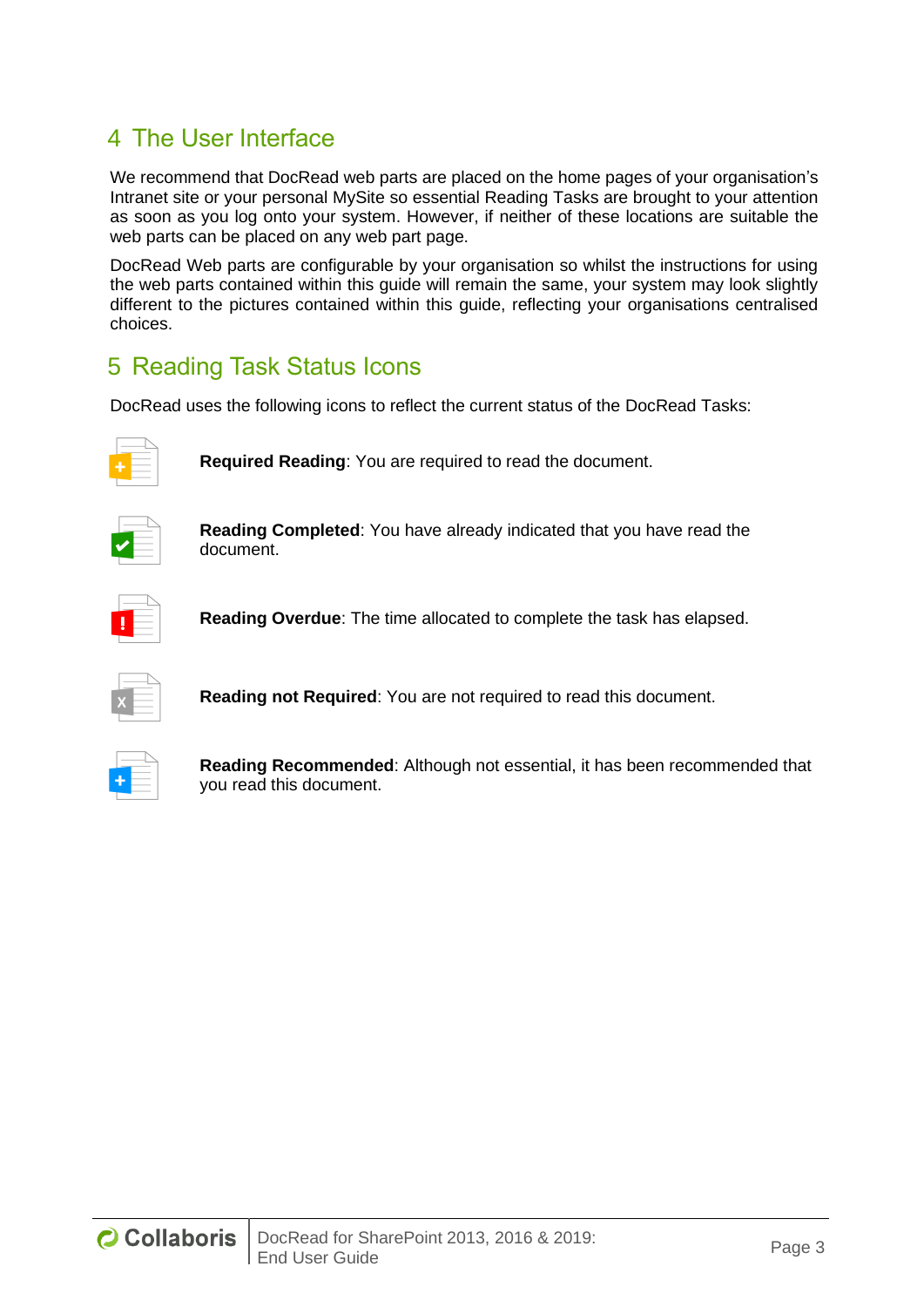#### <span id="page-4-0"></span>6 Email notifications

We recommend that DocRead is configured within your organisation to automatically send emails when Reading Tasks have been issued, completed or fall overdue.

The email notifications contain instructions detailing how to complete a Reading Task and a link which will take you directly to the relevant document.

Simply click on the 'View Task' links contained within the email notification to view the Reading Task window.

| <b>Action Required</b><br><b>Collaboris Ltd.</b>                                                                                                                                                                                                                                                                        |  |
|-------------------------------------------------------------------------------------------------------------------------------------------------------------------------------------------------------------------------------------------------------------------------------------------------------------------------|--|
| Reading Task Assigned<br>Task Created on: 12/30/2012<br>Task Deadline: 1/6/2013                                                                                                                                                                                                                                         |  |
| A new reading task has been created and assigned to you. You are required to read the<br>document "DocRead Small Icon.ico" before the deadline date of 1/6/2013.                                                                                                                                                        |  |
| Comments from the publisher (if used):<br>No comments provided.                                                                                                                                                                                                                                                         |  |
| To complete the reading task please follow the instructions below.                                                                                                                                                                                                                                                      |  |
| Step 1: Select the following link to view and confirm your task: View Task.<br>٠<br><b>Step 2:</b> Ensure that you read and fully understand the contents of the document<br>٠<br>and that you agree with the Terms and Conditions statement.<br><b>Step 3:</b> Check the "I Agree" box and click the "Confirm" button. |  |

**Note:** The screenshot shows the default text for the "Action Required" email. Your DocRead administrator may have configured DocRead to display different text.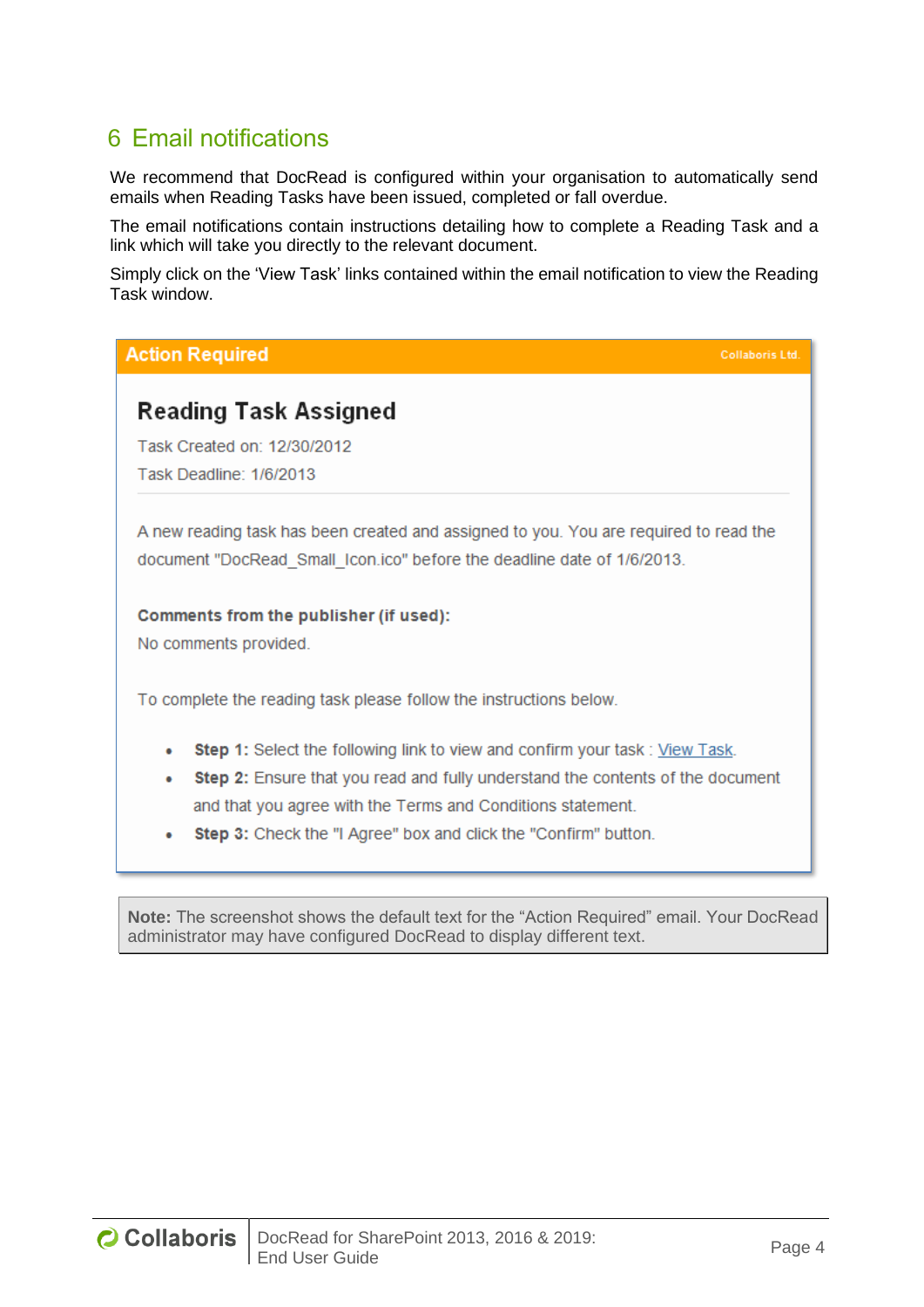#### <span id="page-5-0"></span>7 Example of DocRead Webs part on an Intranet Home Page

The picture below gives an example of how DocRead may look on your organisation's home page. As previously mentioned, your organisation can configure these web parts, so they may look different.

|    | Home                                                                                    |                                          |                                        |                 |         |                        |                             |                  |
|----|-----------------------------------------------------------------------------------------|------------------------------------------|----------------------------------------|-----------------|---------|------------------------|-----------------------------|------------------|
|    | <b>United Exports</b><br>Shipping to 1000's of destinations.<br>Every minute. Every day |                                          |                                        |                 |         |                        |                             |                  |
|    | DocRead Current User Tasks                                                              |                                          | <b>All Branch Control Profit Party</b> |                 |         |                        |                             |                  |
|    |                                                                                         |                                          |                                        |                 |         | DocRead Reading status |                             |                  |
|    | Name                                                                                    | Due                                      | <b>Type</b>                            | Status          | Overdue |                        |                             |                  |
| a) | Health Safety And Wellbeing.docx<br>Fire Exits.docx                                     | 8/7/2013                                 | Required                               | Assigned        | False   |                        |                             |                  |
| 輔  | Confidentiality Agreement.doc                                                           | 1/27/2014 Required<br>1/27/2014 Required |                                        | Assigned        | False   |                        |                             |                  |
| 輯  | Annual Holiday Entitlement Policy.docx                                                  |                                          | 1/27/2014 Recommend Assigned False     | Assigned False  |         |                        |                             |                  |
| ×, | Accident reporting policy.docx                                                          | 7/30/2013 Required                       |                                        | Completed False |         |                        |                             |                  |
| Ø  | Computer Use Policy.doc                                                                 | 8/1/2013 Required                        |                                        | Completed False |         |                        | <b>Assigned</b><br>Tasks: 3 |                  |
| Ø  | Alcohol and drug abuse policy.docx                                                      | 1/27/2014 Required                       |                                        | Completed False |         |                        |                             | <b>Completed</b> |
| Ø  | Bribery Act Compliance.doc                                                              | 1/27/2014 Required                       |                                        | Completed False |         |                        |                             | Tasks: 4         |

Your organisation may choose to include some or all of the available columns as detailed in the list below:

Audience, Creation Date, Document Name, Due Date, Location, Overdue, Readership Type, Site, Status, Task Image, Username.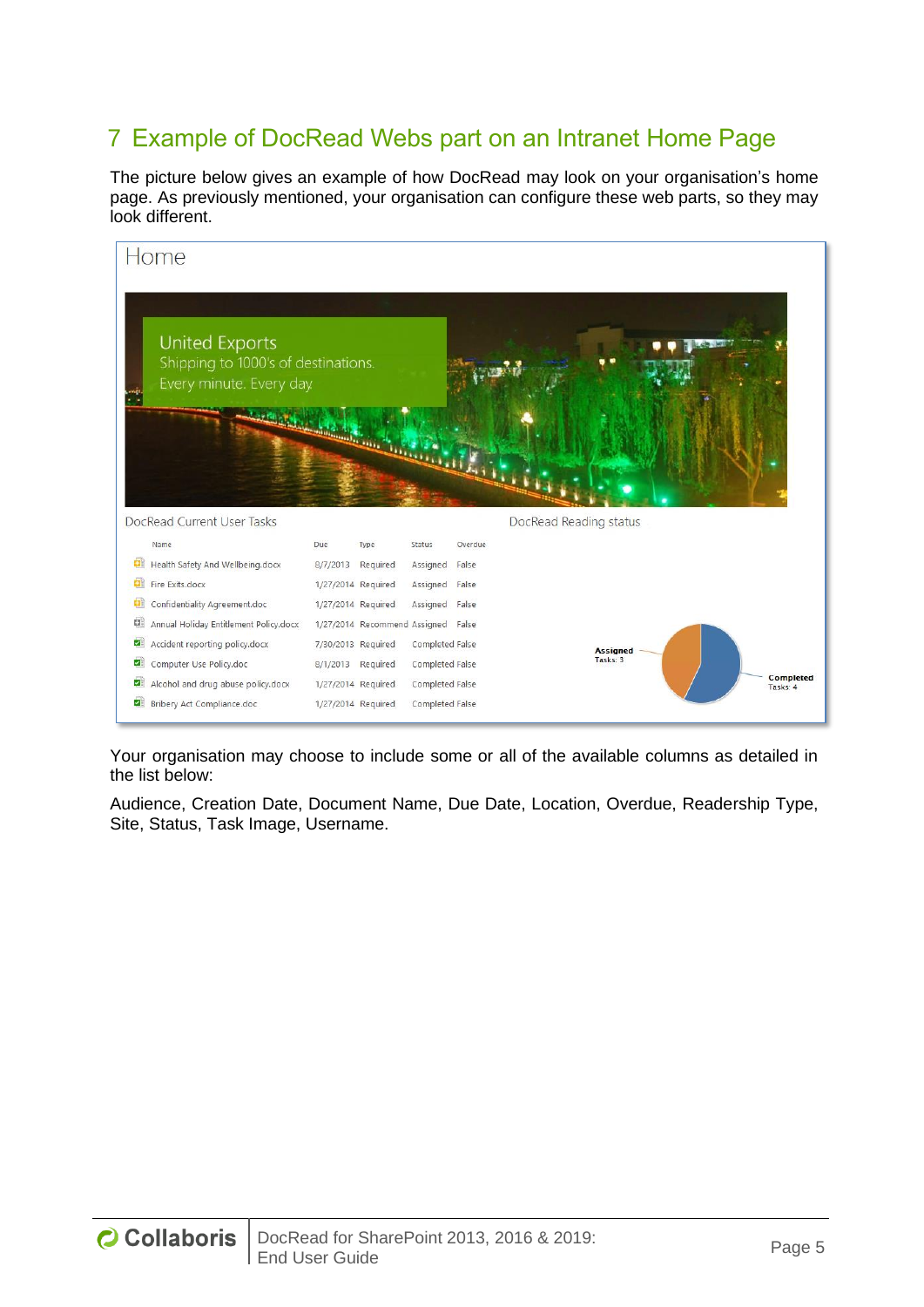#### <span id="page-6-0"></span>8 Reviewing Documents

There are four ways to view and confirm documents that have been assigned to you.

- 1. Following a link from an email notification (as shown in section 6).
- 2. Clicking on a Reading Task in a DocRead web part (as shown in section 7).
- 3. Viewing DocRead Tasks from the Library tools menu within a specific document library (as shown in section 8.1).
- 4. Viewing DocRead Tasks against a single document in a document library (as shown in section 8.2).

#### <span id="page-6-1"></span>8.1 View Reading Tasks from the Document Library

If a SharePoint document library has DocRead enabled, you may wish to view whether you have any assigned, completed or overdue documents associated with it.

1. Navigate to the document library via your preferred approach. For example, you can access a list of document libraries by selecting 'Settings', then 'Site Content'.

| LIBRARY<br><b>BROWSE</b><br><b>FILES</b>           | DOCREAD TASKS        |                                                                                                                                                                                                                                |          |                   |             |                | $\bigcirc$ share $\bigcirc$ follow $\bigcirc$ sync |                | [a] |
|----------------------------------------------------|----------------------|--------------------------------------------------------------------------------------------------------------------------------------------------------------------------------------------------------------------------------|----------|-------------------|-------------|----------------|----------------------------------------------------|----------------|-----|
| <b>Policies and Procedures Portal</b><br>Documents |                      | All DocRead Tasks<br>$\angle$ EDIT LINKS                                                                                                                                                                                       |          |                   |             |                | Search this site                                   |                | α   |
| Home                                               | (x)                  | You have overdue DocRead tasks for documents in this library. View your DocRead tasks                                                                                                                                          |          |                   |             |                |                                                    |                |     |
| View All Policies                                  |                      |                                                                                                                                                                                                                                |          |                   |             |                |                                                    |                |     |
| Recent                                             |                      | A new document or drag files here                                                                                                                                                                                              |          |                   |             |                |                                                    |                |     |
| Test Doc Lib                                       | <b>All Documents</b> | Find a file<br><b>Recent Documents</b><br>$\cdots$                                                                                                                                                                             |          | α                 |             |                |                                                    |                |     |
| Announcements                                      |                      |                                                                                                                                                                                                                                |          |                   |             |                |                                                    |                |     |
| Pictures                                           | $\checkmark$         | Name                                                                                                                                                                                                                           |          | Modified          | Modified By | Checked Out To |                                                    | Rating (0-5)   |     |
| Documents 1                                        |                      | TestFolder444                                                                                                                                                                                                                  | $\cdots$ | 29 December, 2015 | $\Box$ Hugo |                |                                                    |                |     |
| Rich text survey                                   | 墨                    | Control of diesel engine exhaust                                                                                                                                                                                               | $\cdots$ | 21 April, 2017    | $\Box$ Hugo | $\Box$ Hugo    |                                                    | ★★☆☆☆  1       |     |
| Compliance Dashboard                               | 國                    | Electricity at Work                                                                                                                                                                                                            |          | 21 April, 2017    | $\Box$ Hugo |                |                                                    | ★★★★☆  1       |     |
| Team Members Dashboard                             | 唏                    | EMMRoot                                                                                                                                                                                                                        |          | 22 December, 2015 | $\Box$ Hugo | $\Box$ Hugo    |                                                    | *****10        |     |
| Working from home policy                           | 國                    | First aid at work                                                                                                                                                                                                              | $\cdots$ | 25 April, 2017    | $\Box$ Hugo |                |                                                    | ★★★☆☆ 1        |     |
| Warking from home nation                           |                      | the contract of the state of the contract of the state of the state of the state of the state of the state of the state of the state of the state of the state of the state of the state of the state of the state of the stat |          |                   |             |                |                                                    | مالمام المناسب |     |

2. Once you have arrived at the document library (as above), a coloured toolbar (aka Ribbon) will appear above the list of documents. (Please Note, if the ribbon doesn't appear automatically you can usually cause it to show by clicking in the space to the right of 'Add document').

**Note:** If you cannot see the 'DocRead Tasks' section (within the ribbon), then DocRead hasn't been enabled on the document library by a DocRead Administrator.

- 3. In addition to the ribbon you may also see a 'status bar' which will be amber if you have required reading assignments, or red if you have overdue items.
- 4. To view the documents which have been assigned to you select 'DocRead Tasks' within the ribbon, to display the three key reading status icons (see below).

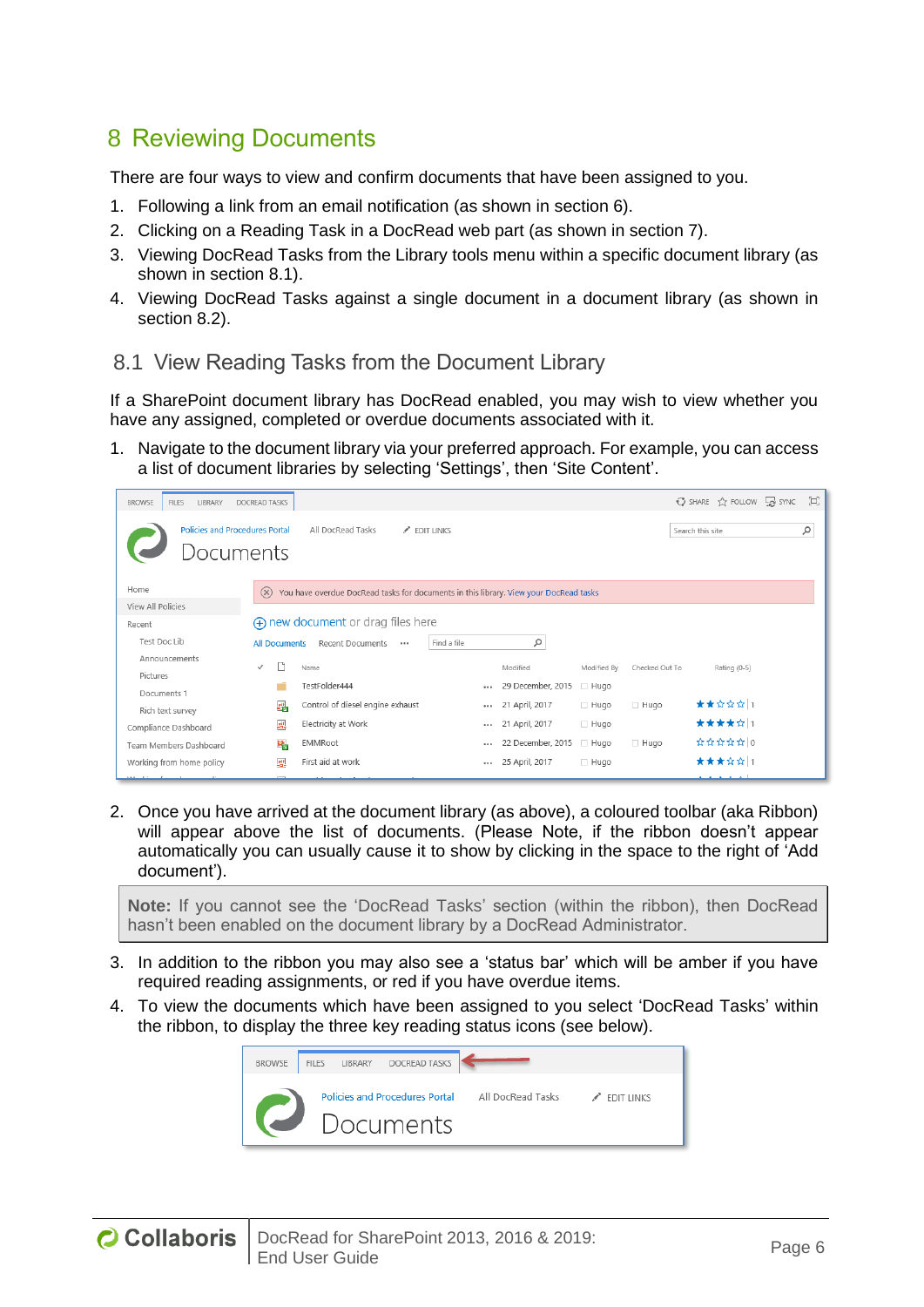Select one of the Reading Requirement status icons to view a list of documents assigned to you with that current status.

|    | <b>Required Reading Tasks</b>                              |         |                                                |                                     |                                                                      | $\mathbbm{R}$ |
|----|------------------------------------------------------------|---------|------------------------------------------------|-------------------------------------|----------------------------------------------------------------------|---------------|
|    | Title                                                      | Created | Due                                            | Audience                            | Confirmation<br>Task<br>Receipts<br>Document                         |               |
| ۵ì | Confidentiality Agreement                                  |         |                                                | 7/31/2013 1/27/2014 All Users Group |                                                                      |               |
| G) | <b>Fire Exits</b>                                          |         |                                                | 7/31/2013 1/27/2014 All Users Group | <b>Reading Required</b><br>You are required to read this<br>document |               |
|    |                                                            |         |                                                |                                     | All Users Group<br><b>Audience</b>                                   |               |
|    |                                                            |         |                                                |                                     | Required<br><b>Reading Type</b><br>7/31/2013                         |               |
|    |                                                            |         |                                                |                                     | <b>Date Assigned</b><br>1/27/2014<br><b>Due Date</b>                 |               |
|    |                                                            |         |                                                |                                     | Assigned<br><b>Status</b>                                            |               |
|    |                                                            |         |                                                |                                     | <b>Version</b>                                                       |               |
|    |                                                            |         |                                                |                                     | <b>Date Completed</b>                                                |               |
|    |                                                            |         |                                                |                                     |                                                                      |               |
|    |                                                            |         |                                                |                                     |                                                                      |               |
| ٦  | $\vert \cdot \vert$ $\vert \cdot \vert \cdot \vert$ Page 1 |         | of 1 $\Rightarrow$ $\Rightarrow$ 10 $\sqrt{ }$ | View 1 - 2 of 2                     |                                                                      |               |
|    |                                                            |         |                                                |                                     |                                                                      | Close         |

**Note:** The screenshot shows the default text for the "Reading Required" task. Your DocRead administrator may have configured DocRead to display different text.

#### <span id="page-7-0"></span>8.2 View Reading Tasks from a single document

Within a DocRead enabled document library, you can also check to see if you are required or recommended to read a particular document by selecting the 'drop down' menu for a specific document then selecting 'Reading Requirements' (see below).

|                                                        |  | Accident reporting policy.d | ×                       |  |  |  |  |  |  |
|--------------------------------------------------------|--|-----------------------------|-------------------------|--|--|--|--|--|--|
| Changed by $\Box$ Helen Jones on 7/30/2013<br>10:07 PM |  |                             |                         |  |  |  |  |  |  |
| Shared with □ Helen Jones and<br>$\Box$ Administrator  |  |                             |                         |  |  |  |  |  |  |
| http://portal.unitedexports.net/Documents//            |  |                             |                         |  |  |  |  |  |  |
| <b>FDIT</b>                                            |  | SHARE FOLLOW                |                         |  |  |  |  |  |  |
| 3 hours ago                                            |  | Demo A                      | Reading<br>Requirements |  |  |  |  |  |  |

This will take you to the 'Reading Task Details' window as described in the next section.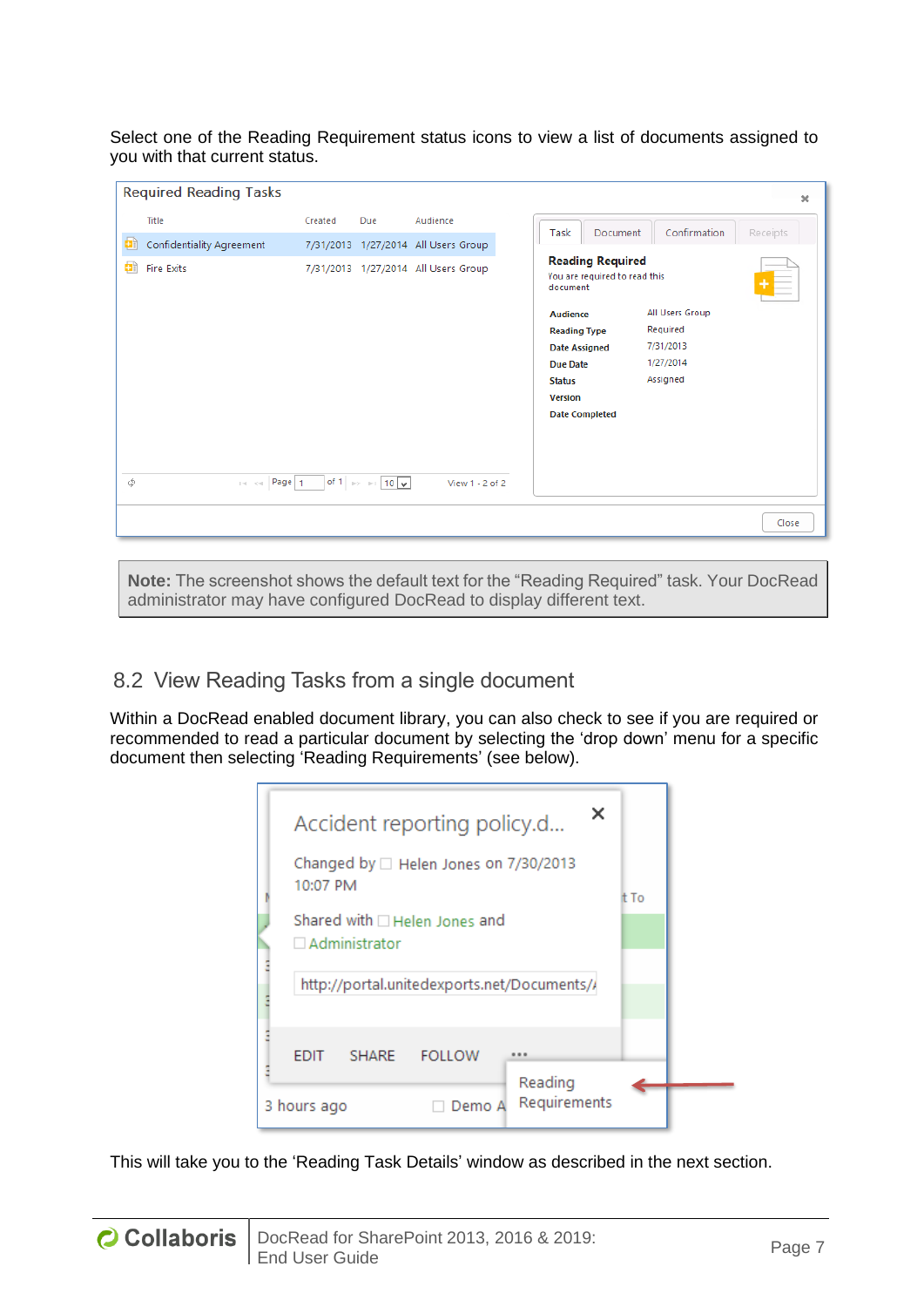#### <span id="page-8-0"></span>9 Completing a Reading Task

It doesn't matter which method you use (from those mentioned in section 8) to view further details about an individual Reading Task. Each method will direct you to the Reading Task window shown below.

The Reading Task Details window will appear initially containing three tabs.

- 1. **Task:** this shows the current status of the Reading Task and summarises key details for the document.
- 2. **Document:** this gives additional information about the document and also contains any specific comments that the document publisher included when issuing the task.
- 3. **Confirmation:** this tab should be used to confirm that you have completed the assignment.
- 4. **Receipts:** This will become enabled when you complete the reading task.

**Note:** In some cases it's possible that you will have been assigned a document to read that you don't have access to. In such cases you will need to contact the DocRead Publisher or Administrator and ask them to grant you 'read' permission in SharePoint.

| Task<br><b>Document</b>                                              | Confirmation    | Receipts | Confirmation<br>Task<br>Document                                        | Receipts             |
|----------------------------------------------------------------------|-----------------|----------|-------------------------------------------------------------------------|----------------------|
| <b>Reading Required</b><br>You are required to read this<br>document |                 |          | <b>Document Details</b><br><b>Version</b><br>7/31/2013<br>Updated<br>ID | W                    |
| <b>Audience</b>                                                      | All Users Group |          | 10                                                                      | <b>View Document</b> |
| <b>Reading Type</b>                                                  | Required        |          | <b>Title</b><br><b>Confidentiality Agreement</b>                        |                      |
| <b>Date Assigned</b>                                                 | 7/31/2013       |          | <b>Comments</b>                                                         |                      |
| Due Date                                                             | 1/27/2014       |          |                                                                         |                      |
| <b>Status</b>                                                        | Assigned        |          |                                                                         |                      |
| <b>Version</b>                                                       |                 |          | <b>Required Audiences</b>                                               | 4<br>Period: 180days |
| <b>Date Completed</b>                                                |                 |          | All Users Group                                                         |                      |
|                                                                      |                 |          | <b>Recommended Audiences</b>                                            | Period: Odays        |
|                                                                      |                 |          | Open document location                                                  |                      |

5. Once you have read the document and understood it, you must read the 'Terms and Conditions' statement, then check the 'I agree' box and click 'Confirm' to complete the Reading Task.

**Note:** If your organization is using the 'force view document' feature you will not be able to confirm that you have read a document and agree with the statement until you have clicked on a link to the document and opened the file. If this is the case the message "you must click 'View Document' before being able to 'Confirm' this task" will be initially displayed instead of the 'I agree' check box. (as shown in the second picture below)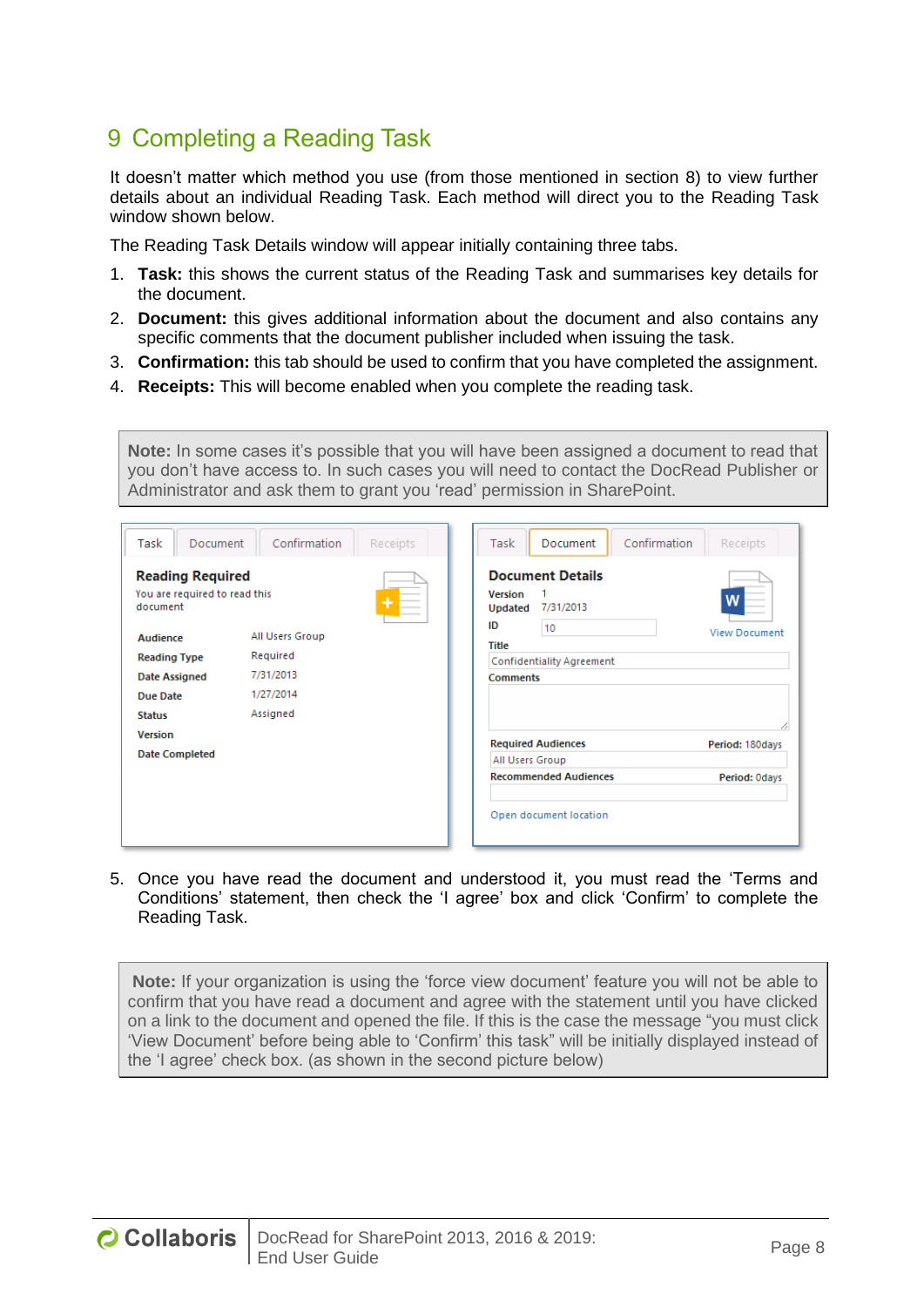| Confirmation<br>Task<br>Document                                                                                                                                                                | Task<br>Receipts                 | Document                                                 | Confirmation<br>Receipts                                                                                                                                                               |
|-------------------------------------------------------------------------------------------------------------------------------------------------------------------------------------------------|----------------------------------|----------------------------------------------------------|----------------------------------------------------------------------------------------------------------------------------------------------------------------------------------------|
| <b>Reading Required</b><br>You are required to read this<br>W<br>document                                                                                                                       | document<br><b>View Document</b> | <b>Reading Required</b><br>You are required to read this | <b>View Document</b>                                                                                                                                                                   |
| <b>Terms and Conditions</b>                                                                                                                                                                     |                                  | <b>Terms and Conditions</b>                              |                                                                                                                                                                                        |
| You are required to read this document. After reading the<br>document tick the box below and click Confirm. I hereby<br>confirm that I have read the document that is linked from this<br>page. | page.                            |                                                          | You are required to read this document. After reading the<br>document tick the box below and click Confirm. I hereby<br>confirm that I have read the document that is linked from this |
| You must click 'View Document' before<br>being able to 'Confirm' this task.                                                                                                                     | $\sqrt{}$ I agree<br>Confirm     |                                                          | Confirm                                                                                                                                                                                |

- 6. If your organisation also uses DocSurvey at this point you may be required to answer a survey or quiz about the information you have just read. If a survey or quiz is being used, the questions will appear in a new pop up window. Follow the instructions given.
- 7. After you have successfully confirmed a task you will be redirected to the first 'Task' tab where the message will have changed and the Version and Date Completed fields will be populated.
- 8. The third 'Confirmation' tab will contain a link to the document you confirmed reading and also a link to your reading receipt held in the DocRead database that acts as proof that you have 'accepted' the document.



9. The fourth tab 'Receipts' will now become enabled. This shows a history of reading for this task.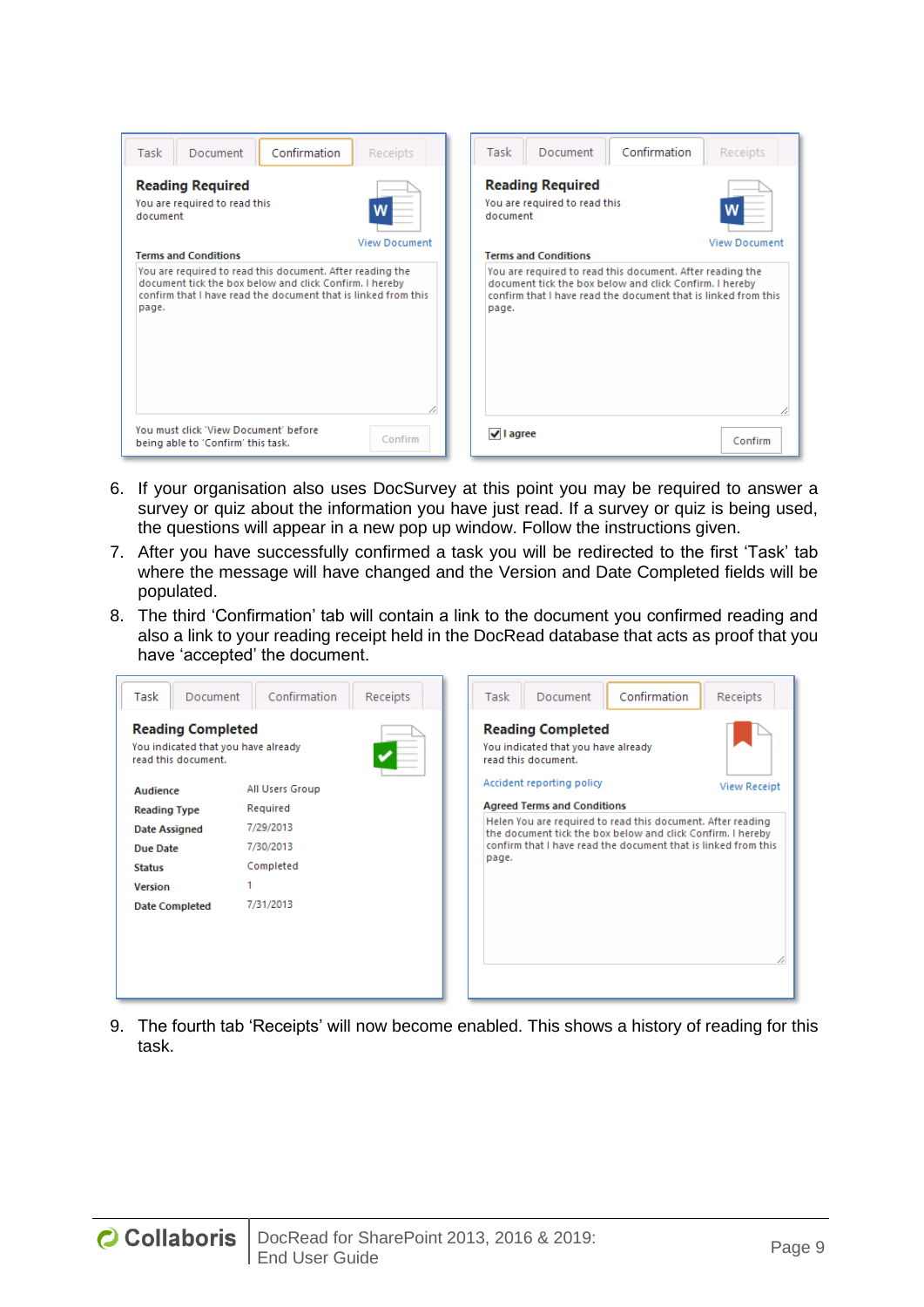| Task | Document              | Confirmation | Receipts |
|------|-----------------------|--------------|----------|
|      | <b>Task Receipts</b>  |              |          |
|      | Created               | Attachments  |          |
|      | 7/31/2013 11:15:17 AM | No           |          |
|      |                       |              |          |
|      |                       |              |          |
|      |                       |              |          |
|      |                       |              |          |
|      |                       |              |          |
|      |                       |              |          |
|      |                       |              |          |
|      |                       |              |          |
|      |                       |              |          |
|      |                       |              |          |

**Note:** The screenshots shown above display the default text for the different status of a task. Your DocRead administrator may have configured DocRead to display different text.